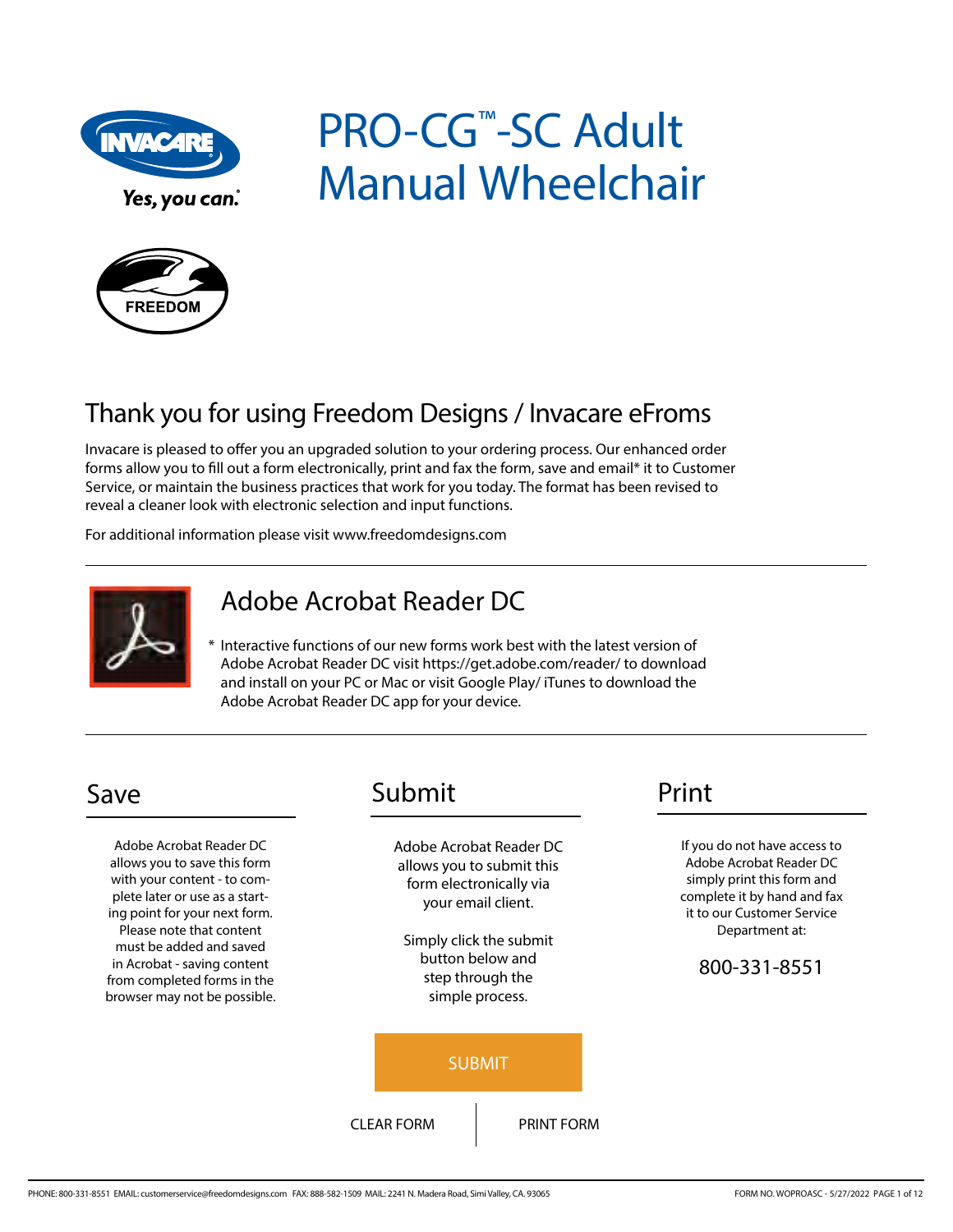

## Account Information

| Order<br>Request Type:<br>Quote |                                                |
|---------------------------------|------------------------------------------------|
|                                 |                                                |
|                                 | <b>CONTACT</b>                                 |
|                                 |                                                |
| SHIP TO                         |                                                |
|                                 |                                                |
|                                 |                                                |
|                                 |                                                |
|                                 | MF: Please do not provide with a customer name |

## Base Options

A seating system must be purchased separately. No seating system is provided with the PRO-CG frame. No seat or back upholstery is available as an option.

#### TRANSPORT OPTIONAL

PRO-30313 PRO-CG Adult Rigid ......................................................\$3,725 (E1161)

Transportation Option selected separately below. Includes Freedom Future Fit Program

# PRO-99998 Transport Brackets................................................................\$323

Must be installed by Freedom Designs manufacturing. Freedom's combination of customized seating and wheelchair frames are WC19 crash test approved in accordance with RESNA WC-4: 2012 Section 19, Annexes A, B, C & E as well as ISO 7176-19 (2008) Annexes A, C & D. Most Freedom seating, hardware, and positioning accessories have been WC20 tested and approved for transit.

## Frame Dimensions

| PRO-30240 16" Base Width                             | PRO-30260 18" Base Width                             |
|------------------------------------------------------|------------------------------------------------------|
| Specify Seat Width Setting                           | Specify Seat Width Setting                           |
|                                                      |                                                      |
|                                                      |                                                      |
| Seat frame adjusts 14" to 16" wide in 1" increments. | Seat frame adjusts 16" to 18" wide in 1" increments. |
| <b>Specify Seat Depth Setting</b>                    | <b>Specify Seat Depth Setting</b>                    |
|                                                      |                                                      |
|                                                      |                                                      |
|                                                      |                                                      |
|                                                      |                                                      |
|                                                      |                                                      |
| 2" extension required                                | 2" extension required                                |
| 2" extension required                                | 2" extension required                                |
| 4" extension required                                | 4" extension required                                |
| 4" extension required                                | 4" extension required                                |
|                                                      |                                                      |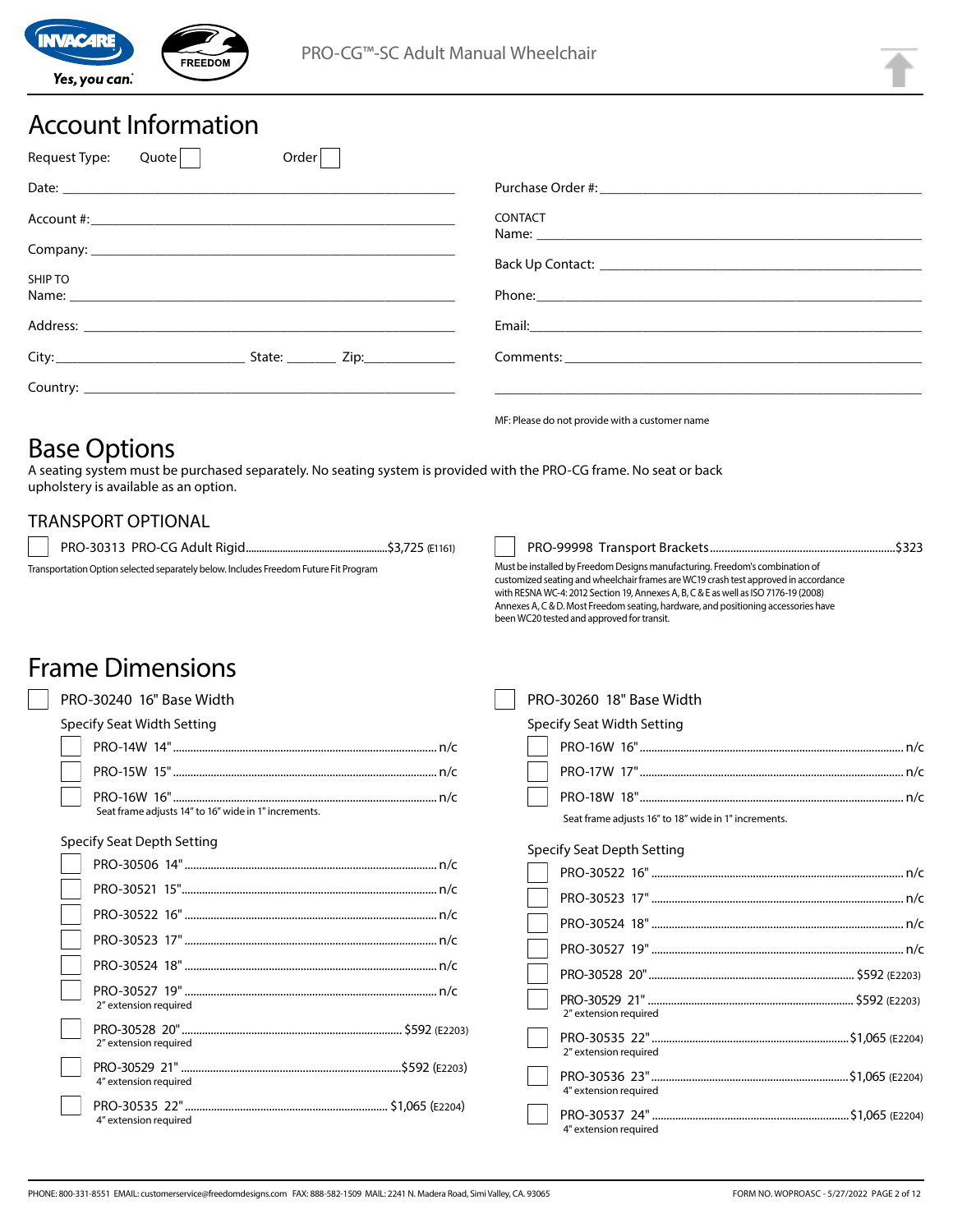



#### PRO-30261 20" Base Width

#### Specify Seat Width Setting

| Seat frame adjusts 18" to 20" wide in 1" increments. |  |
|------------------------------------------------------|--|

| 2" extension required |  |
|-----------------------|--|
| 2" extension required |  |
| 4" extension required |  |
| 4" extension required |  |

Specify Back Post Location (if other than specified above)

#### SEAT RAIL EXTENSIONS

PRO-SC 30531 4" Extension - Pair ..................................................std (K0108)

## Seat Rail Options

Not available with ALL Contracture & 3D Dynamic footrest systems.

## LEAF - LOWER EXTREMITY

#### ACCOMMODATION FRAME

PRO-30324 LEAF Seat Frame- Pair ...................................................\$834 (K0108) Front frame angle adjusts 22° from midline for abduction, adduction, and

windswept lower extremity positioning. Seat frame(s) can be individually repositioned for up to a 2" leg length discrepancy.

## Vent Options

PRO-30335 Vent Tray Base W/ Tray .................................................\$634 (E1029) Extended wheelchair base including vent tray. For LP10 style vent, base must be 16" or greater. Tray measures full width of the base frame and 12" deep

#### SRO - SEAT RAIL ONLY

Specify Seat Depth Setting

PRO-30325 SRO Seat Frame- Pair.....................................................\$350 (K0108)

SRO is manufactured without standard footrest hanger attachments.

11-1100 Back Post Mounted Vent Bracket ................................... \$633 (E1029) For LTV vents ONLY. Does NOT include dovetail bracket. Weight limit 15 lbs.

## Auxillary Device Mounts

11-3100 O2 Holder - Aluminum w/ QR Hdwe.................................\$631 (K0108) 11-4000 IV Pole w/ Mounting Hardware .....................................\$311 (K0108)

## Tilt Activations

PRO-30272 Dual Lever Hand Activated Tilt.................................................n/c PRO-30273 Foot Activated Tilt............................................................................n/c Not available with vent tray.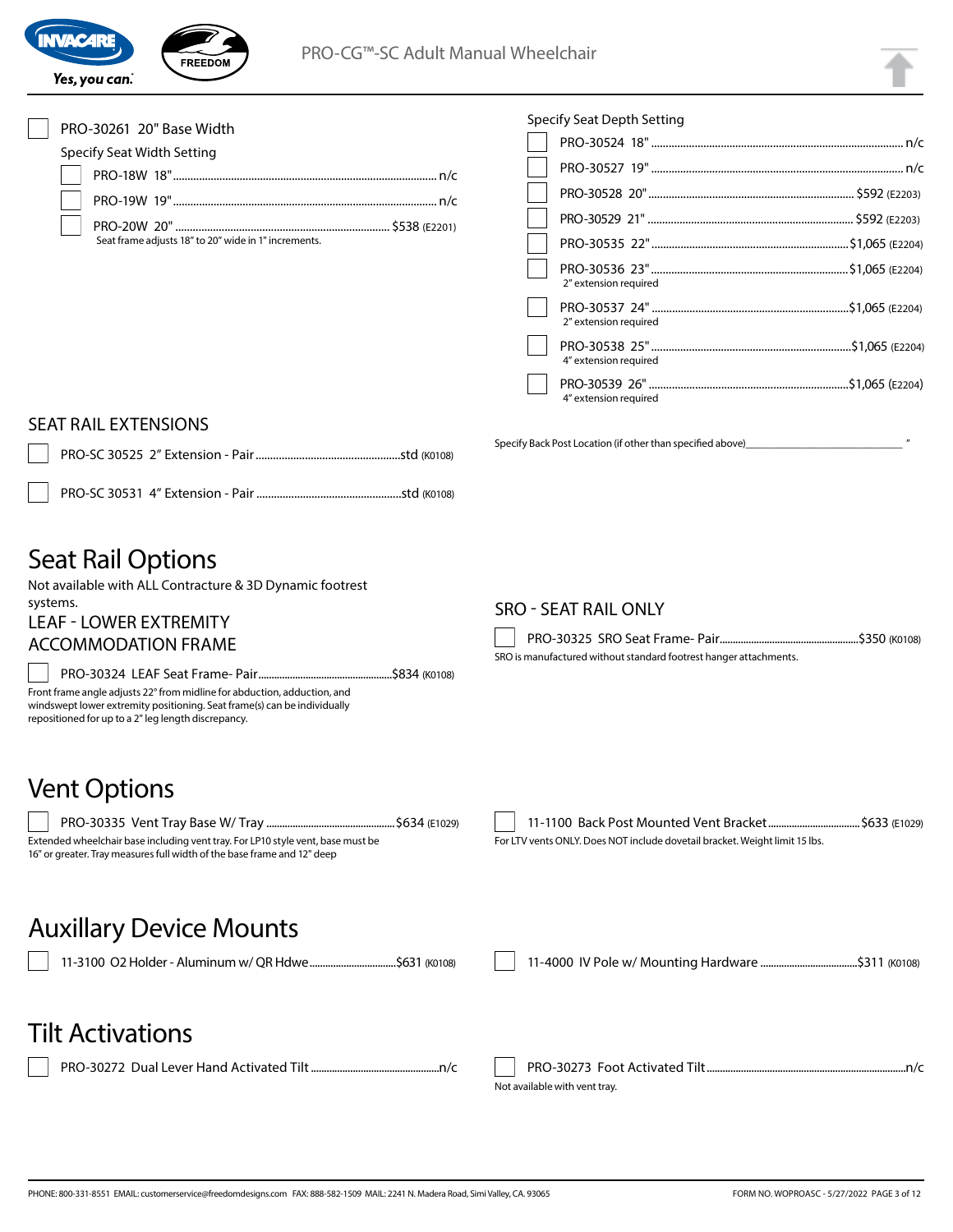

#### Frame Colors (Includes Seat Rail, Caster Housing, and Hangers) Sugar Cookie ....................n/c Neon Yellow......................n/c Yellow ..................................n/c Bright Pink..........................n/c Pink Parfait.........................n/c Sugar Plum.........................n/c Candy Violet......................n/c Candy Raspberry............n/c Extreme Green ................n/c Sparkle Green...................n/c Mystic Teal .......................n/c Pacific Blue.........................n/c Electric Blue.......................n/c Galaxy Blue........................n/c Passion Purple .................n/c Octane Orange................n/c Red Sunset.........................n/c Really Red...........................n/c Fiery Red.............................n/c Twilight................................n/c Stormy Gray.......................n/c Black ......................................n/c Color to be Determined.......................n/c Back Posts BACK POST OPTIONS PRO-30545 Fold-Down Back Posts...................................................................n/c PRO-30562 Reduced Shear Recline Back ..................................\$1,500 (E1226) PRO-30542 Dynamic Rocker Back - Seating Dynamics...................................................................................\$2,200 (E2398) Angle adjustable from 72° to 108° in 6° increments. Can be locked-out when needed. Includes a set of 4 elastomers in different durometers to allow spring adjustment in the field. PRO-30564 Reduced Shear Recline Back with Angle-Adjustable Stroller Handle Extension......................................................\$1,712 Recline range is 65° from 97° to 162°. Pivot point is 2.5" above the seat rail. Solid Back Insert installation requires 4-points of attachment hardware. Seat-to-Back hinges are not compatible with any Super Reclining Reduced Shear Back. PUSH HANDLE OPTIONS PRO-30518 90° Bend Back Post Tubes.............................................................n/c PRO-30544 Straight Back Post Tubes..............................................................n/c Requires selection of Push Button Angle Adjustable Stroller Handle (PRO-30571 or PRO-30576). Not available with Reduced Shear Recline Back. PUSH HANDLE HEIGHT PRO-30515 Short - 20" High..................................................................................n/c PRO-30514 Medium - 23" High............................................................................n/c PRO-30516 Tall - 26" High.......................................................................................n/c Base Colors PRO-BBASE Black Base ...............................................................................n/c PRO-CBASE Matching Base and Frame Color................................\$100 PRO-CACCENT Accent Base Color ..............................................\$150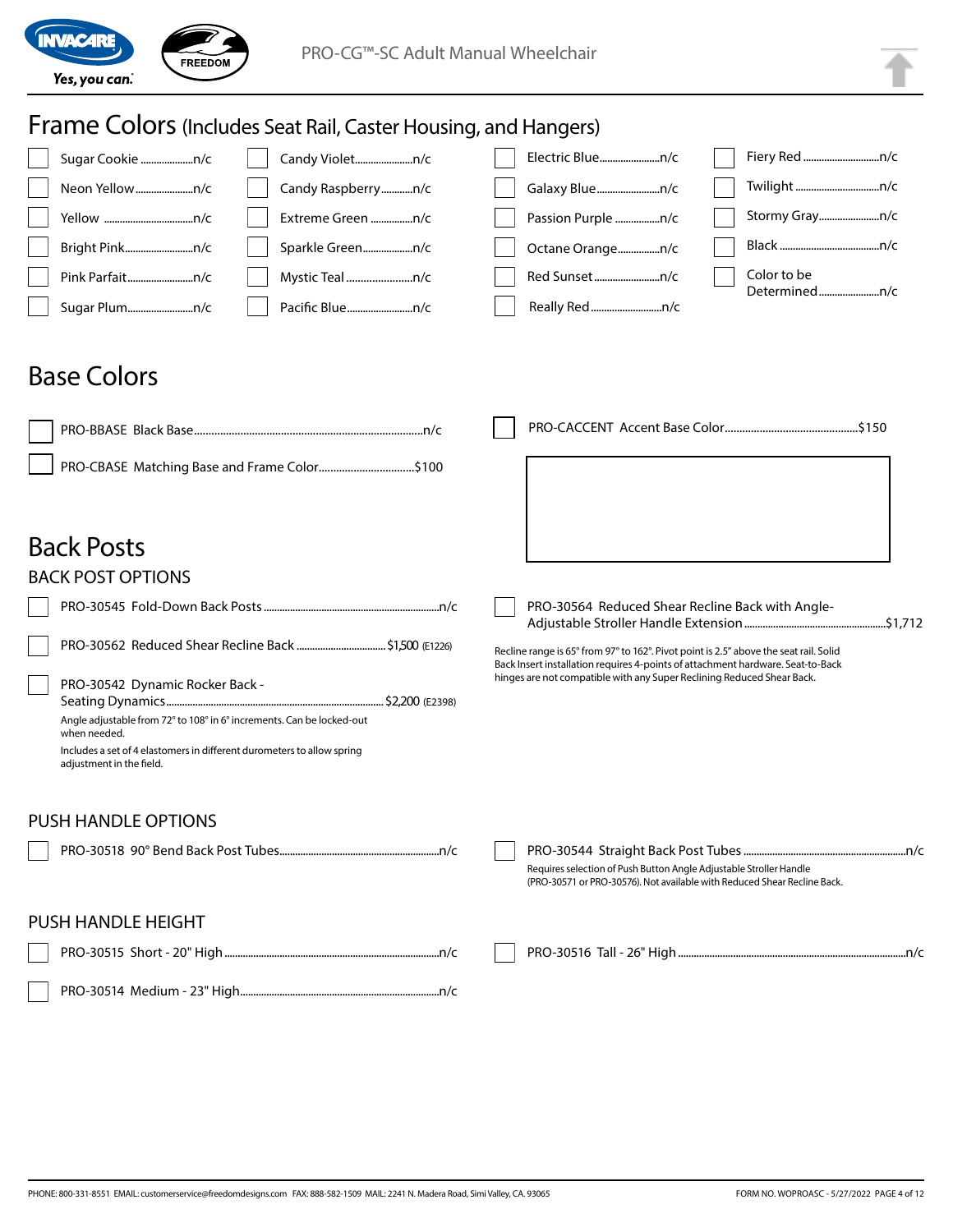

## Push Handle Extension Options



All push handle extensions except PRO-30561 add approximately 6.5" to push handle height. All push handle extensions except Individual include a black neoprene wrap around pad.

| Not available with Straight Back Posts. Not available with Recline.                                                                                                                                                                                                                                                                                                      | PRO-SC 30590 Stroller Handle Extension - Width<br>Not available with Straight Back Posts. Not available with Recline.                                                                                   |
|--------------------------------------------------------------------------------------------------------------------------------------------------------------------------------------------------------------------------------------------------------------------------------------------------------------------------------------------------------------------------|---------------------------------------------------------------------------------------------------------------------------------------------------------------------------------------------------------|
| PRO-SC 30571 Push Button, Angle-Adjustable Stroller<br>Available on wheelchair frames 15W & smaller only. Plastic hinge up to<br>200° range of adjustment. PRO-30571 or PRO-30576 required with<br>Straight Back Post Tubes (PRO-30544)<br><b>PRO-30517 Individual Stroller Handle Extensions</b><br>Not available with Straight Back Posts. Not available with Recline. | PRO-SC 30576 Heavy Duty Push Button, Angle-<br>Available on any size frame. Metal hinge up to 180° range of adjustment.<br>PRO-30571 or PRO-30576 required with Straight Back Post Tubes<br>(PRO-30544) |

## Footrests

#### Footrest / Extension Lengths

| Extension/ | 75° Pop     | $75^\circ$ Lch  | 90° Pop     | 90 °Lch     | ELR $(90^\circ)$ |
|------------|-------------|-----------------|-------------|-------------|------------------|
| Hanger     |             |                 |             |             |                  |
| Hanger     | $6" - 8"$   | $5.5" - 8.5"$   | $4" - 8"$   | $4" - 8"$   | $6" - 12"$       |
| Only       |             |                 |             |             |                  |
| High       | N/A         | N/A             | $1.5" - 3"$ | N/A         | N/A              |
| Mount      |             |                 |             |             |                  |
| 4.5" H D   | $9" - 12"$  | $9.5" - 12.5"$  | $9" - 12"$  | $9" - 12"$  | $13" - 15"$      |
| Ext.       |             |                 |             |             |                  |
| 6.5" HD    | $9" - 15"$  | $9.5 - 15.5$    | $9" - 15"$  | $9" - 15"$  | $13" - 17"$      |
| Ext.       |             |                 |             |             |                  |
| 4"         | $10" - 13"$ | $9.5" - 12.5"$  | $11" - 13"$ | $10" - 13"$ | $13" - 15"$      |
| Adjustable |             |                 |             |             |                  |
| 6"         | $12" - 15"$ | 10.5"-14.5"     | $13" - 15"$ | $12" - 15"$ | $13" - 18"$      |
| Adjustable |             |                 |             |             |                  |
| 8"         | $14" - 17"$ | $12.5" - 16.5"$ | N/A         | N/A         | 14"-20"          |
| Adjustable |             |                 |             |             |                  |
| 10"        | $16" - 19"$ | 14.5"-18.5"     | N/A         | N/A         | $16" - 22"$      |
| Adjustable |             |                 |             |             |                  |

# $\mathbb{I}[\mathbb{I}^{\dagger}]$

#### MAPS Footrest / Extension Lengths

| Extension/<br>Hanger | 75° Pop         | 75° Lch     | 90° Pop         | 90 °Lch        | ELR (90°)                |
|----------------------|-----------------|-------------|-----------------|----------------|--------------------------|
| Hanger<br>Only       | $5.5" - 7.5"$   | $5" - 8"$   | $5.5" - 7.5"$   | $4.5" - 7.5"$  | $4.5" - 8.5"$<br>& 11.5" |
| High<br>Mount        | N/A             | N/A         | N/A             | N/A            | N/A                      |
| 4.5" HD<br>Ext.      | $8.5" - 11.5"$  | $9" - 12"$  | $8.5" - 11.5"$  | $8.5" - 11.5"$ | $12.5" - 14.5"$          |
| 6.5" H D<br>Ext.     | $8.5" - 13.5"$  | $9" - 14"$  | $8.5" - 13.5"$  | $8.5" - 13.5"$ | $12.5" - 16.5"$          |
| 4" Adjust-<br>able   | $8.5" - 11.5"$  | $9" - 12"$  | $9.5" - 11.5"$  | $8.5" - 11.5"$ | $12.5" - 14.5"$          |
| 6" Adjust-<br>able   | $10.5" - 13.5"$ | $10" - 14"$ | $11.5" - 13.5"$ | $8.5" - 13.5"$ | $12.5" - 17.5"$          |
| 8" Adjust-<br>able   | 12.5"-15.5"     | $12" - 16"$ | N/A             | N/A            | 13.5"-19.5"              |
| 10" Adjust-<br>able  | 14.5"-17.5"     | 14"-18"     | N/A             | N/A            | 15.5"-21.5"              |

Length is measured from top of footrest plate to top of seat rail. Without extensions bottom hanger hole not accessible for hardware. Heavy duty extensions do not telescope adjust. Footrests adjust vertically in length on heavy duty extension tubes.

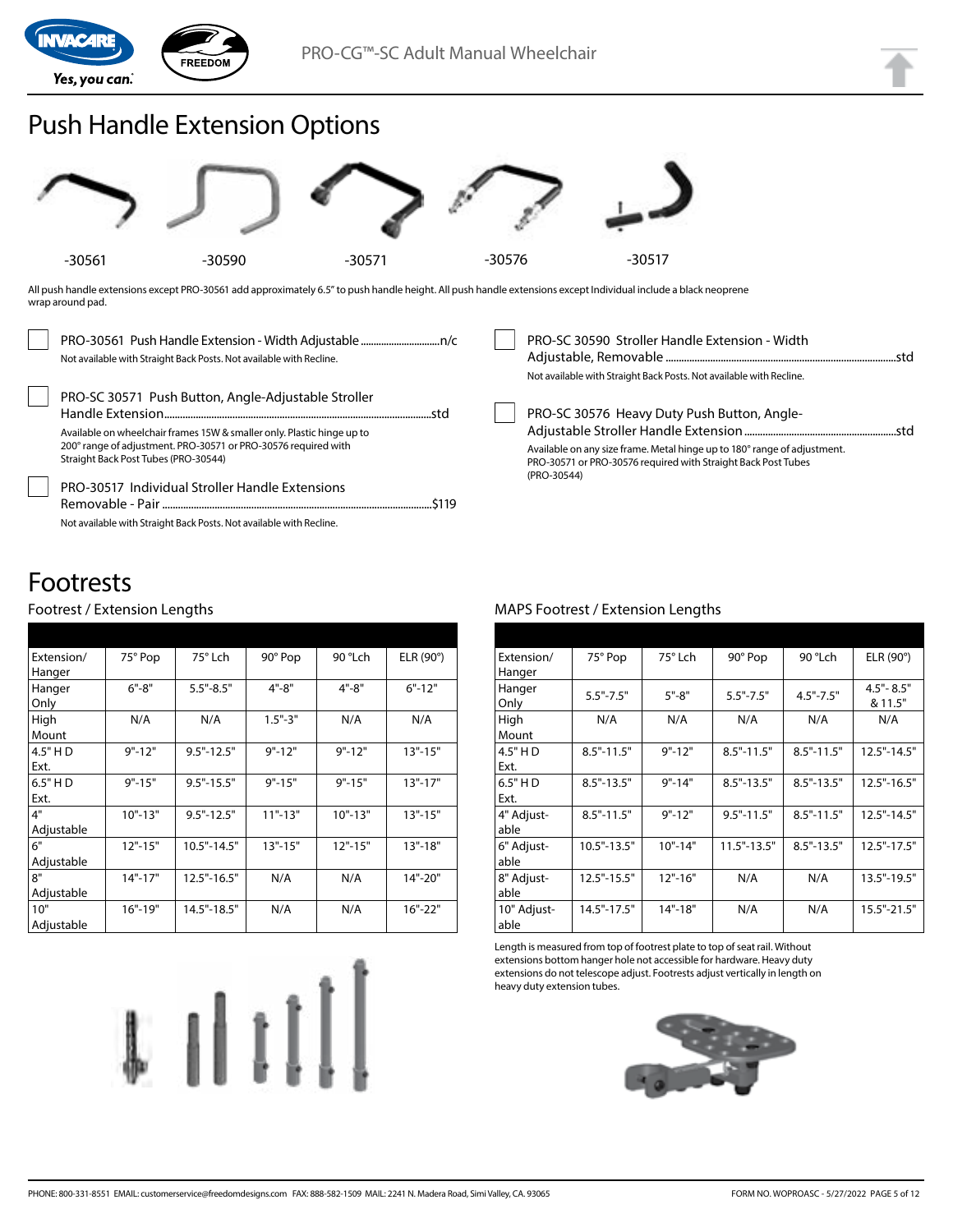

Not available with all 90° hangers.

 $\sqrt{2}$ 

FREEDOM

#### **HANGERS**

| HANGERS                                                                                                                                                                            |                                                                                                                        |  |
|------------------------------------------------------------------------------------------------------------------------------------------------------------------------------------|------------------------------------------------------------------------------------------------------------------------|--|
|                                                                                                                                                                                    |                                                                                                                        |  |
| Not available with 8"or 10" Telescoping Extensions.                                                                                                                                | Not available with 8"or 10" Telescoping Extensions.                                                                    |  |
| PRO-30279 90° Pop-Up Swing Away Elevating<br>Not available with all Telescoping extensions.                                                                                        |                                                                                                                        |  |
| <b>FOOTPLATES &amp; FOOTBOARDS</b>                                                                                                                                                 |                                                                                                                        |  |
| PRO-36033 Aluminum Angle Adj. Flip-up<br>Does not include Heel Loops, select below.                                                                                                | PRO-36029 Aluminum Angle                                                                                               |  |
|                                                                                                                                                                                    |                                                                                                                        |  |
| <b>FOOTPLATE OPTIONS</b>                                                                                                                                                           |                                                                                                                        |  |
| Requires selection of Aluminum Angle Adjustable Footplates. Not<br>compatible with<br>Composite footplates or Aluminum Footboard. Not compatible with<br>Seating Dynamics hangers. |                                                                                                                        |  |
| <b>HANGER EXTENSION OPTIONS</b>                                                                                                                                                    |                                                                                                                        |  |
|                                                                                                                                                                                    |                                                                                                                        |  |
|                                                                                                                                                                                    |                                                                                                                        |  |
| Not available with all 90° hangers.                                                                                                                                                | Heavy duty extensions do not telescope adjust. Footrests adjust vertically in<br>length on heavy duty extension tubes. |  |
|                                                                                                                                                                                    |                                                                                                                        |  |

Clear Selection

PHONE: 800-331-8551 EMAIL: customerservice@freedomdesigns.com FAX: 888-582-1509 MAIL: 2241 N. Madera Road, Simi Valley, CA. 93065 FORM NO. WOPROASC - 5/27/2022 PAGE 6 of 12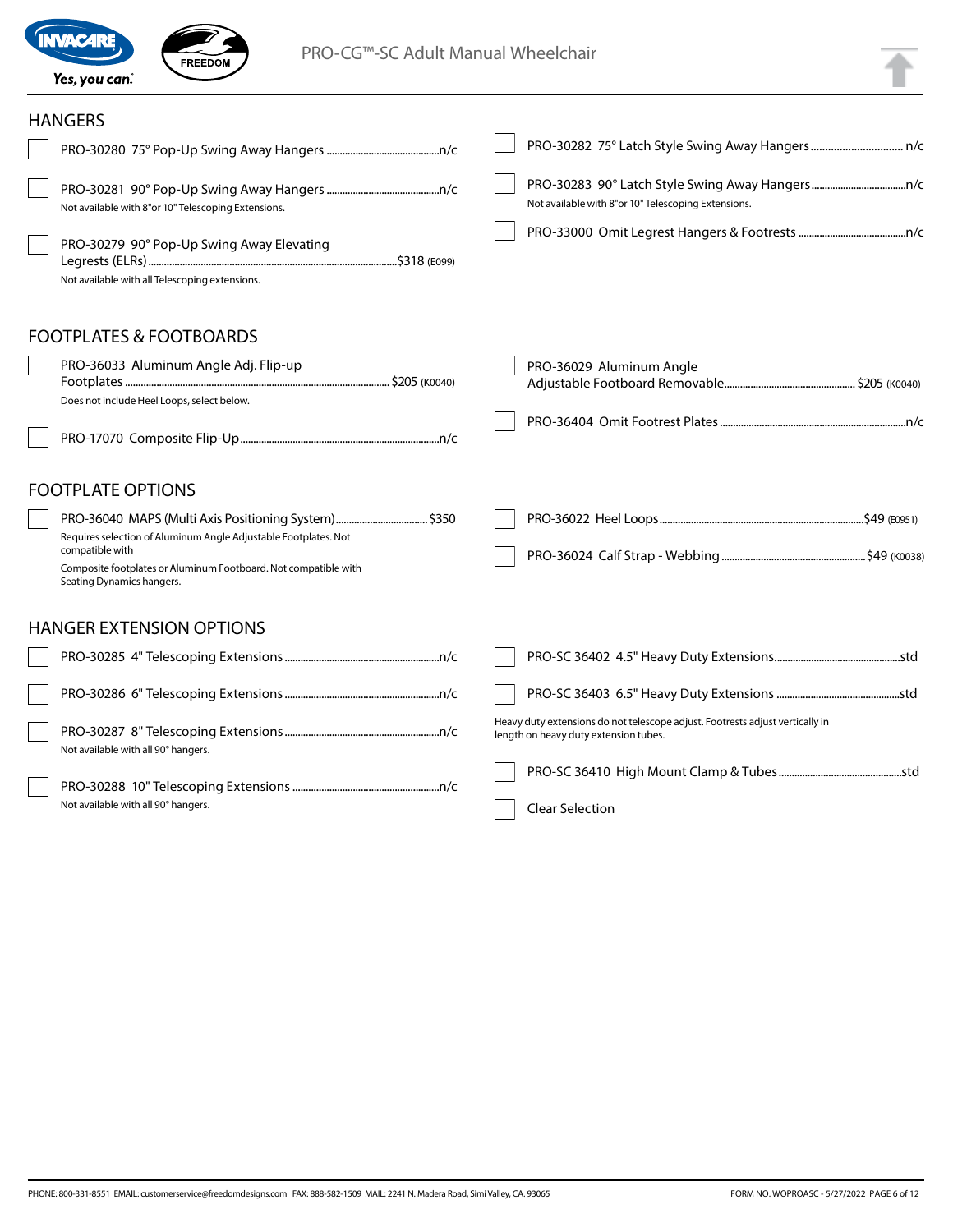Yes, you can.

## Specialized Footrests

**FREEDOM** 

ALL legrest measurements are from the seat rail to footplate. Not available with LEAF or SRO seat rail options. Frame and/or front caster choice may limit adjustment range and/or cause interference.

### SPECIALIZED FOOTREST SEAT RAIL TO FOOTPLATE MEASUREMENTS

| <b>Part Number</b> | Extension       | Super<br>Contracture | <b>3D Dynamic</b><br>Hi Pivot | <b>3D</b> Dynamic<br><b>STD</b> |
|--------------------|-----------------|----------------------|-------------------------------|---------------------------------|
| 6402-01            | Short           | $10.5" - 13.5"$      |                               |                                 |
| 6402-02            | Long            | $13.5" - 18.5"$      |                               |                                 |
| 6405-01            | 0"-2" Extension |                      | $6.25" - 10.75"$              | 12.75-15.25"                    |
| 6409-01            | 1"-3" Extension |                      | 7.25-11.75"                   | 13.75-16.25"                    |
| 6406-01            | 2"-4" Extension |                      | 8.25-12.75"                   | 14.75-17.25"                    |
| 6410-01            | 3"-5" Extension |                      | $9.25 - 13.75$ "              | 15.75-18.25"                    |
| 6407-01            | 4"-6" Extension |                      | 10.25-14.75"                  | 16.75-19.25"                    |
| 6411-01            | 5"-7" Extension |                      | 11.25-15.75"                  | 17.75-20.25"                    |
| 6508-01            | 6"-8" Extension |                      | 12.25-16.75"                  | 18.75-21.25"                    |



Length measured from top of footrest plate to top of seat rail.3D HiPivot includes 4.5" of length adjustment, 3D includes 2.5" of length adjustment.

#### CONTRACTURE FOOTREST HANGERS

| Super Contracture for frames 14" wide and greater only.                      |                                       |
|------------------------------------------------------------------------------|---------------------------------------|
| Includes short hanger extension.                                             | Includes long hanger extension.       |
| <b>3D DYNAMIC FOOTREST HANGERS</b>                                           |                                       |
|                                                                              |                                       |
| DYNAMIC FOOTREST EXTENSION OPTIONS                                           |                                       |
|                                                                              |                                       |
|                                                                              |                                       |
|                                                                              |                                       |
|                                                                              |                                       |
| SPECIALIZED FOOTPLATES                                                       |                                       |
|                                                                              | For frames 16" wide and greater only. |
| For frames 18" wide and greater only. Not available with Contracture Hangers |                                       |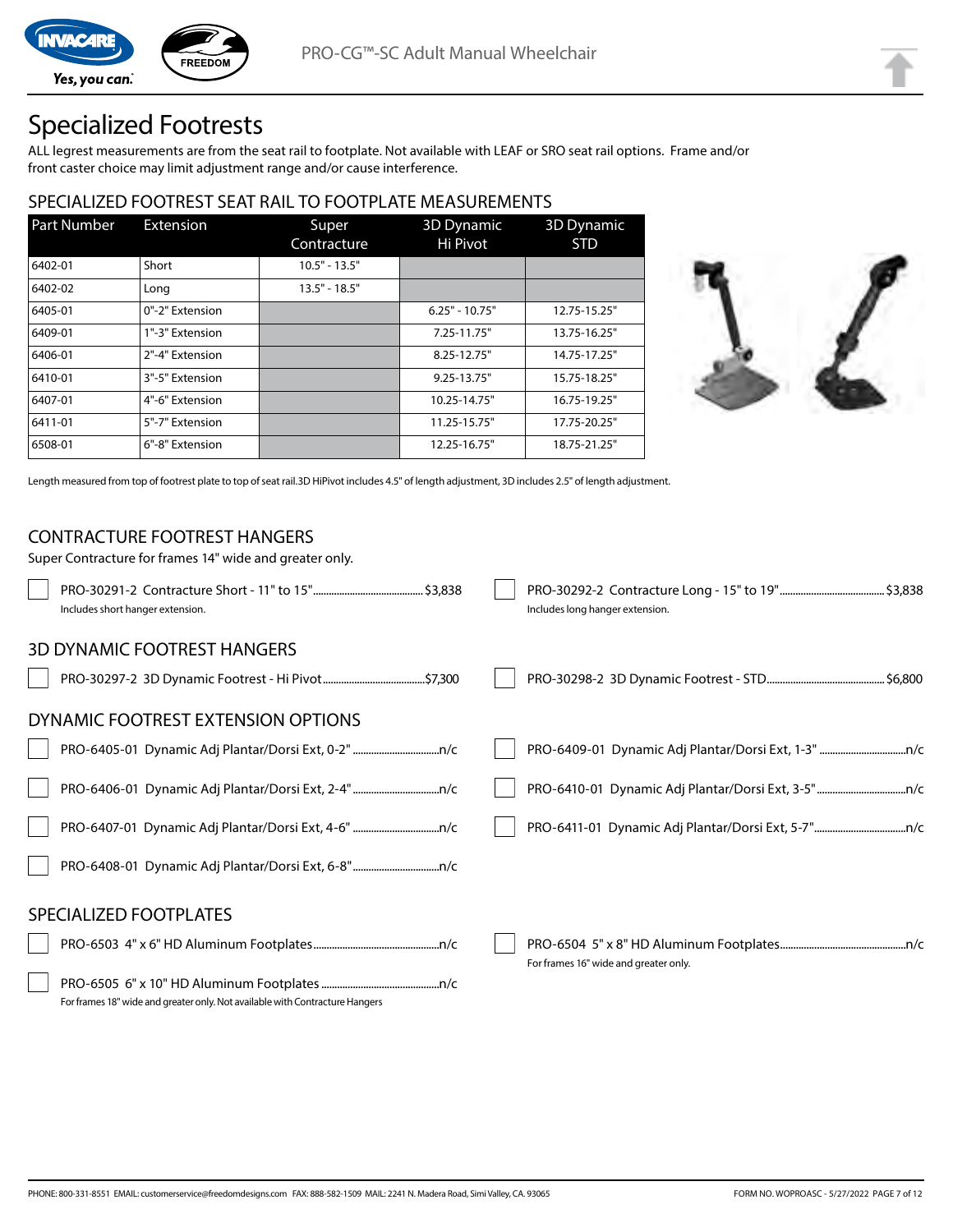

## Armrests

 $\sqrt{2}$ 

|  | BACK POST MOUNTED ARMRESTS |  |
|--|----------------------------|--|
|--|----------------------------|--|

| Omit Armrests                                                                           |                                |  |
|-----------------------------------------------------------------------------------------|--------------------------------|--|
| Foam wrap pad STD on all back post mounted armrests.                                    |                                |  |
|                                                                                         |                                |  |
|                                                                                         | PRO-38215 17" to 20" Flip-Back |  |
| PRO-38210 10.5" to 13.5" Flip-Back<br>Full length pad on 13.5" or longer armrests only. |                                |  |

## Armrest Heights

| Armrest and Pad                 | Foam           | Desk           | Full           |
|---------------------------------|----------------|----------------|----------------|
| Flip Back                       | $6.5" - 11.5"$ | $7.5" - 12.5"$ | $7.5" - 12.5"$ |
| Flip Back Locking               | $6.5" - 11.5"$ | $7.5" - 12.5"$ | $7.5" - 12.5"$ |
| Telescoping Flip Back           | $6.5" - 11.5"$ | $7.5" - 12.5"$ | $7.5" - 12.5"$ |
| Flip Back Locking Telescoping   | $6.5" - 11.5"$ | $7.5" - 12.5"$ | $7.5" - 12.5"$ |
| Single Post Height Adj. Short   |                | $8" - 14"$     | $8" - 14"$     |
| Single Post Height Adj. Tall    |                | $10" - 16"$    | $10" - 16"$    |
| Dual Post Fixed Height          |                | 9.5''          | 9.5''          |
| Dual Post Flip Back Height Adj. |                | $9" - 13"$     | $9" - 13"$     |



All heights from top of seat frame to top of armrest pad.

#### FRAME MOUNTED ARMRESTS

| PRO-38217 Single Post Height Adjustable, | PRO-38203 Single Post Height Adjustable, |
|------------------------------------------|------------------------------------------|
|                                          | PRO-38206 Dual Post Flip-Back Height     |
| <b>ARM PAD OPTIONS</b>                   |                                          |
|                                          | 13.5" or longer armrests only.           |
| Casters                                  |                                          |
|                                          |                                          |
|                                          |                                          |
|                                          |                                          |
|                                          |                                          |
|                                          |                                          |
|                                          |                                          |
|                                          |                                          |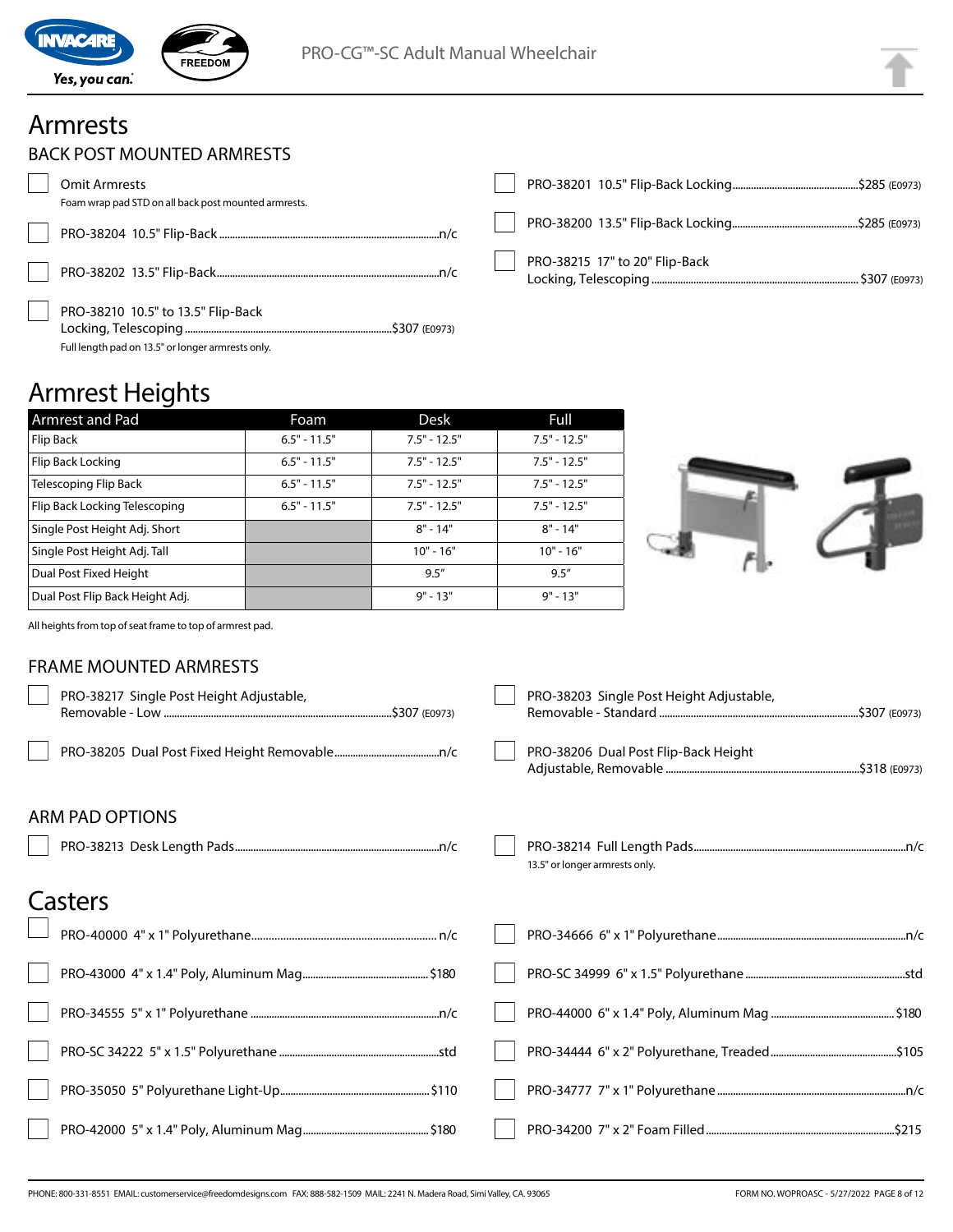

| <b>Wheel Options</b>                                                  | 12" | 16'' | 18" | 20'' | 22" | 24" |
|-----------------------------------------------------------------------|-----|------|-----|------|-----|-----|
| MAGS for Polyurethane Tires - Full Profile                            | x   | X    | X   | X    | X   | X   |
| MAGS for Polyurethane Tires - Low Profile                             | x   |      |     |      |     |     |
| MAGS for Pneumatic Tires - Compatible with all pneumatic tire options | X   | X    | x   | X    | X   | X   |
| Spoke Wheel - Black Compatible with all 16" & 18" tire options        |     | X    | X   |      |     |     |
| Handrim Option                                                        |     |      |     | X    | X   | x   |
| <b>Tire Options</b>                                                   |     |      |     |      |     |     |
| Polyurethane Tires - Black, Full Profile                              | x   | X    | X   | X    | X   | x   |
| Polyurethane Tires - Black, Low Profile                               | x   |      |     |      |     |     |
| <b>Pneumatic Tires - Black</b>                                        | x   | X    | X   | x    | X   | X   |
| <b>Pneumatic Tires - Gray</b>                                         |     | X    | X   | X    | X   | X   |
| Airless Inserts - Compatible with all pneumatic tire options          | x   | X    | X   | X    | X   | X   |

## Rear Wheels

#### MAGS FOR PNEUMATIC TIRES

|              | 12" mag wheels not available with 7" casters. |  |
|--------------|-----------------------------------------------|--|
|              |                                               |  |
|              |                                               |  |
|              |                                               |  |
| $\mathbf{L}$ |                                               |  |
| $\Box$       |                                               |  |

#### MAGS FOR POLYURETHANE TIRES - FULL PROFILE

#### SPOKE

#### MAGS FOR POLYURETHANE TIRES - LOW PROFILE

PRO-31526 12" Wheel for Low Profile Poly................................n/c

#### HANDRIM OPTIONS

PRO-31005 Plastic Coated Handrims........................................................\$130 20", 22" & 24" Mag wheels only, not available with drum brakes

PRO-31006 Omit Handrims

#### PNUEMATIC TIRE OPTIONS

|                                                                 | $\sim$ 1.1 |
|-----------------------------------------------------------------|------------|
| PRO-31544 Black Pnuematic Tire with Airless Inserts\$92 (E2213) | $\Box$     |
|                                                                 |            |
| PRO-31000 Gray Pneumatic Tire with Airless Inserts\$92 (E2213)  |            |

#### POLYURETHANE TIRE OPTIONS

| \$80                                               |
|----------------------------------------------------|
|                                                    |
| 12" Mag wheel only, not available with drum brakes |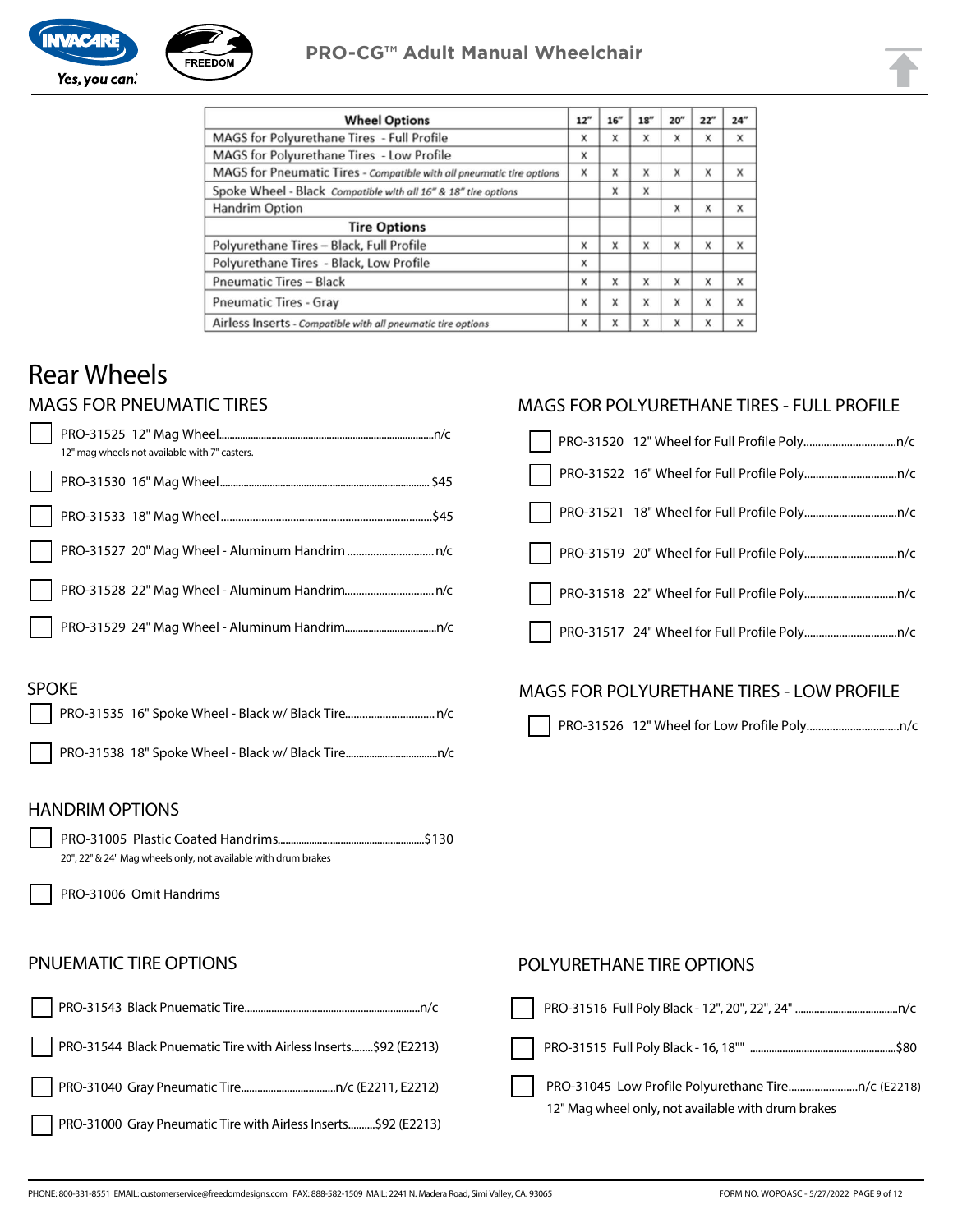



## Wheel/Caster Seat Rail to Floor Heights

| <b>Rear Wheel</b>      | <b>Caster Wheel</b>                              |                                                       |                                                         |                                                         |                                                |                                            |
|------------------------|--------------------------------------------------|-------------------------------------------------------|---------------------------------------------------------|---------------------------------------------------------|------------------------------------------------|--------------------------------------------|
|                        | $4"$                                             | $5"$                                                  | 6"                                                      | $6 \times 2"$                                           | 7"                                             | $7 \times 2$ "                             |
| $12''$                 | $15"$<br>15.5"<br>16"<br>18.5"<br>19"            | 15"<br>15.5"<br>16"<br>18.5"<br>19"                   | 18.5"<br>$19"$                                          | 18.5"<br>$19"$                                          | 18.5"<br>19"                                   | 18.5"<br>19"                               |
| 16''                   | $15"$<br>15.5"<br>16"<br>16.5"<br>$17"$<br>17.5" | 15"<br>15.5"<br>16"<br>16.5"<br>17"<br>17.5"          | 16"<br>16.5"<br>$17"$<br>17.5"<br>$20"$                 | 16"<br>16.5"<br>17"<br>17.5"<br>$20"$                   | 17"<br>17.5"<br>$20"$<br>20.5"                 | 17"<br>17.5"<br>$20"$<br>20.5"             |
| $18''$                 | $15"$<br>15.5"<br>16"<br>16.5"<br>$17"$<br>17.5" | 15.5"<br>16"<br>16.5"<br>17"<br>17.5"<br>18"<br>18.5" | 16"<br>16.5"<br>17"<br>17.5"<br>18"<br>18.5"            | 16"<br>16.5"<br>17"<br>17.5"<br>18"<br>18.5"            | 17"<br>」17.5"<br>$18"$<br>18.5"                | 17"<br>17.5"<br>$18"$<br>18.5"             |
| $20"$                  | 17"<br>17.5"<br>$18"$<br>18.5"<br>19"            | 17"<br>17.5"<br>18"<br>18.5"<br>19"<br>19.5"          | $17"$<br>17.5"<br>18"<br>18.5"<br>19"<br>19.5"<br>$20"$ | $17"$<br>17.5"<br>18"<br>18.5"<br>19"<br>19.5"<br>$20"$ | 17"<br>17.5"<br>18"<br>18.5"<br>$19"$<br>$20"$ | 17"<br>17.5"<br>18"<br>18.5"<br>19"<br>20" |
| 22"                    | $18"$<br>18.5"<br>19"                            | $18"$<br>18.5"<br>$19"$<br>19.5"                      | $18"$<br>18.5"<br>$19"$<br>19.5"<br>$20"$               | $18"$<br>18.5"<br>$19"$<br>19.5"<br>$20"$               | $18"$<br>18.5"<br>$19"$<br>$20"$               | 18"<br>18.5"<br>ע19"<br>$20"$              |
| $24"$                  | 18.5"<br>19"                                     | 18.5"<br>$19"$                                        | 19"<br>19.5"<br>$20"$                                   | $19"$<br>19.5"<br>$20"$                                 | ∫ 19"<br>$20"$<br>20.5"                        | 19"<br>$20"$<br>20.5"                      |
| <b>Clear Selection</b> |                                                  |                                                       |                                                         |                                                         |                                                |                                            |

Use chart to determine seat rail to floor height. Caster sizes may vary slightly in height by type. Seat rail to floor heights are approximate, and are impacted by wheel type, caster size and braking choice. Heights can vary +/- 1/4". Seat pan choice increases seat rail to floor height 3/8" to 3/4".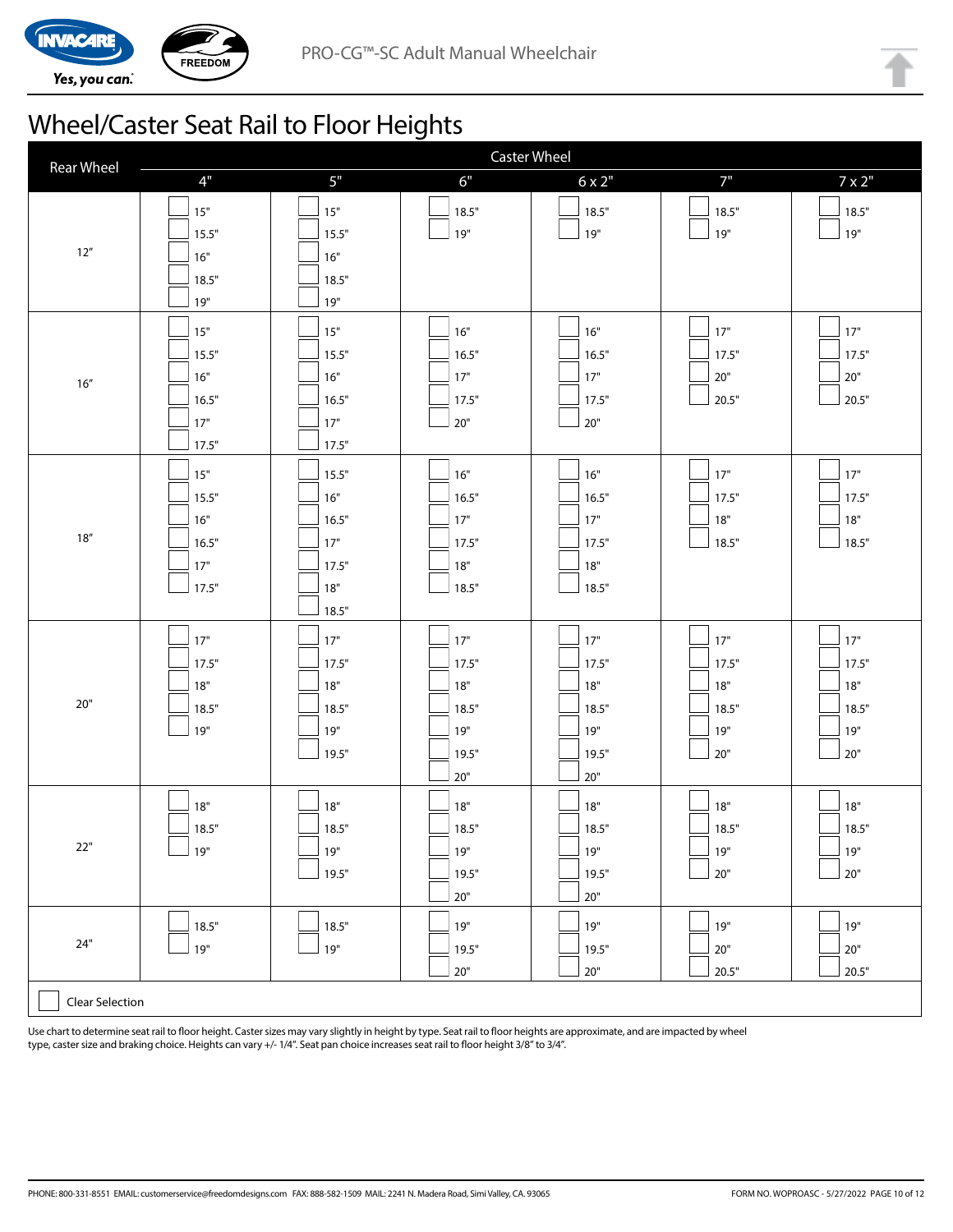

PRO-CG™-SC Adult Manual Wheelchair

## Wheel Locks

| <b>STANDARD</b>                                                                                                                                                                                      |                                                                                                                                  |  |
|------------------------------------------------------------------------------------------------------------------------------------------------------------------------------------------------------|----------------------------------------------------------------------------------------------------------------------------------|--|
|                                                                                                                                                                                                      |                                                                                                                                  |  |
| <b>WHEEL LOCK OPTIONS</b>                                                                                                                                                                            |                                                                                                                                  |  |
| <b>DRUM LOCK</b><br>Includes manual wheel locks to be used with public transportation. Not available with 12" mag wheels with low pro poly tires.<br>Not Available with 20", 22" & 24" Spoke Wheels. |                                                                                                                                  |  |
| Not available with ALL vent and battery trays.                                                                                                                                                       | PRO-30275 Hand Activated Brake                                                                                                   |  |
| Anti-Tippers                                                                                                                                                                                         |                                                                                                                                  |  |
| PRO-31600 Curb Assist Anti-Tip<br>Pair includes one anti-tip tube with curb assist feature.                                                                                                          | PRO-31605 Spring Loaded Swing-Away                                                                                               |  |
| <b>Seat Pans</b><br>ALL seat pans include 2" x 2" notches for growth adjustment.<br>NON-ADJUSTABLE                                                                                                   |                                                                                                                                  |  |
| PRO-39010 Fixed Solid Seat Pan - Composite\$183 (E2231)<br>ALL Bolteron seat pans are made to fit frame dimensions unless<br>specified below.                                                        | Available in the following sizes ONLY:<br>14" wide x 16" deep                                                                    |  |
|                                                                                                                                                                                                      | 16" wide x 18" deep                                                                                                              |  |
| Fixed Seat Pan raises the effective seat to floor height by 1/2".                                                                                                                                    | 18" wide x 18" deep                                                                                                              |  |
| <b>ADJUSTABLE</b>                                                                                                                                                                                    | Available in the following sizes ONLY:                                                                                           |  |
| PRO-39040 Fixed, Width Adjustable                                                                                                                                                                    | 14"-16" wide x 16" deep                                                                                                          |  |
| Fixed Seat Pan raises the effective seat to floor height by 1/2".<br>Width Adjustable Solid Seat Pan adjusts 2" in width (in 1" increments)<br>by assembly hardware to grow with PRO frame.          | 16"-18" wide x 18" deep                                                                                                          |  |
| <b>MOUNTING HARDWARE OPTIONS</b><br>Use to convert fixed seat pan to removable.                                                                                                                      |                                                                                                                                  |  |
| Removable Seat Pan Hardware raises the effective seat to floor height by 5/8".<br>Includes 4-points of EZ-Lite mounting hardware, 2 each frame stopper clamps.                                       | Includes 4 each 2" drop hooks, 4 each 408 clamps, & 2 each Glide Lock clamps. Not<br>available with ANY Aluminum Solid Seat Pan. |  |